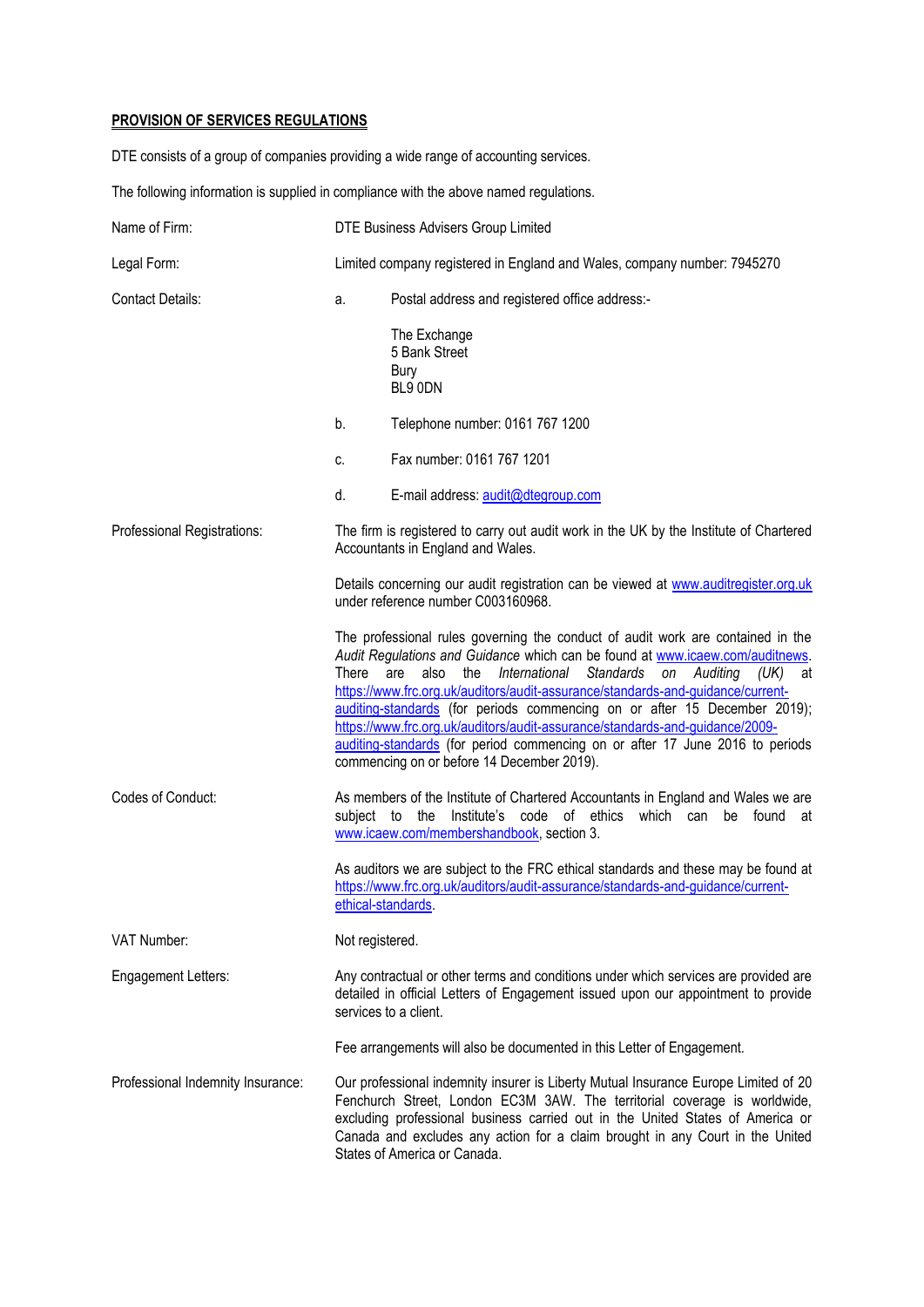| Disputes and complaints:<br>Conflicts of Interest: | Should be in writing and addressed to Mr R I Taylor setting out the details. We<br>undertake to look into any complaint carefully and promptly and to do all we can to<br>explain the position. If we have given a less than satisfactory service, we undertake<br>to do everything reasonable to put it right. If, however, dissatisfaction remains, then<br>the matter can be referred to the Institute of Chartered Accountants in England and<br>Wales, Metropolitan House, 321 Avebury Boulevard, Milton Keynes, MK9 2FZ.<br>If a conflict of interest should arise, either between two or more of our clients, or in<br>the provision of multiple services to a single client, we will take such steps as are |
|----------------------------------------------------|---------------------------------------------------------------------------------------------------------------------------------------------------------------------------------------------------------------------------------------------------------------------------------------------------------------------------------------------------------------------------------------------------------------------------------------------------------------------------------------------------------------------------------------------------------------------------------------------------------------------------------------------------------------------------------------------------------------------|
|                                                    | necessary to deal with the conflict. In resolving the conflict, we would be guided by<br>the Code of Ethics of the Institute of Chartered Accountants in England and Wales<br>which can be viewed at www.icaew.com/membershandbook, section 3 subsection<br>220.                                                                                                                                                                                                                                                                                                                                                                                                                                                    |
|                                                    | ******************************                                                                                                                                                                                                                                                                                                                                                                                                                                                                                                                                                                                                                                                                                      |
| Name of Firm:                                      | <b>DTE Business Advisers Limited</b>                                                                                                                                                                                                                                                                                                                                                                                                                                                                                                                                                                                                                                                                                |
| Legal Form:                                        | Limited company registered in England and Wales, company number: 4202581                                                                                                                                                                                                                                                                                                                                                                                                                                                                                                                                                                                                                                            |
| <b>Contact Details:</b>                            | Postal address and registered office address:-<br>a.                                                                                                                                                                                                                                                                                                                                                                                                                                                                                                                                                                                                                                                                |
|                                                    | The Exchange<br>5 Bank Street                                                                                                                                                                                                                                                                                                                                                                                                                                                                                                                                                                                                                                                                                       |
|                                                    | <b>Bury</b><br>BL9 0DN                                                                                                                                                                                                                                                                                                                                                                                                                                                                                                                                                                                                                                                                                              |
|                                                    | b. Telephone number: 0161 767 1200                                                                                                                                                                                                                                                                                                                                                                                                                                                                                                                                                                                                                                                                                  |
|                                                    | c. Fax number: 0161 767 1201                                                                                                                                                                                                                                                                                                                                                                                                                                                                                                                                                                                                                                                                                        |
|                                                    | d. E-mail address: audit@dtegroup.com                                                                                                                                                                                                                                                                                                                                                                                                                                                                                                                                                                                                                                                                               |
| Professional Registrations:                        | The firm is registered to carry out audit work in the UK by the Institute of Chartered<br>Accountants in England and Wales.                                                                                                                                                                                                                                                                                                                                                                                                                                                                                                                                                                                         |
|                                                    | Details concerning our audit registration can be viewed at www.auditregister.org.uk<br>under reference number C009122904.                                                                                                                                                                                                                                                                                                                                                                                                                                                                                                                                                                                           |
|                                                    | The professional rules governing the conduct of audit work are contained in the<br>Audit Regulations and Guidance which can be found at www.icaew.com/auditnews.<br>There are also the International Standards on Auditing (UK)<br>_at<br>https://www.frc.org.uk/auditors/audit-assurance/standards-and-guidance/current-<br>auditing-standards (for periods commencing on or after 15 December 2019);<br>https://www.frc.org.uk/auditors/audit-assurance/standards-and-guidance/2009-<br>auditing-standards (for period commencing on or after 17 June 2016 to periods<br>commencing on or before 14 December 2019).                                                                                               |
| Codes of Conduct:                                  | As members of the Institute of Chartered Accountants in England and Wales we are<br>the<br>Institute's code of ethics<br>which can be found at<br>subject to<br>www.icaew.com/membershandbook, section 3.                                                                                                                                                                                                                                                                                                                                                                                                                                                                                                           |
|                                                    | As auditors we are subject to the FRC ethical standards and these may be found at<br>https://www.frc.org.uk/auditors/audit-assurance/standards-and-guidance/current-<br>ethical-standards                                                                                                                                                                                                                                                                                                                                                                                                                                                                                                                           |
| VAT Number:                                        | 775 2196 06                                                                                                                                                                                                                                                                                                                                                                                                                                                                                                                                                                                                                                                                                                         |
| <b>Engagement Letters:</b>                         | Any contractual or other terms and conditions under which services are provided are<br>detailed in official Letters of Engagement issued upon our appointment to provide<br>services to a client.                                                                                                                                                                                                                                                                                                                                                                                                                                                                                                                   |